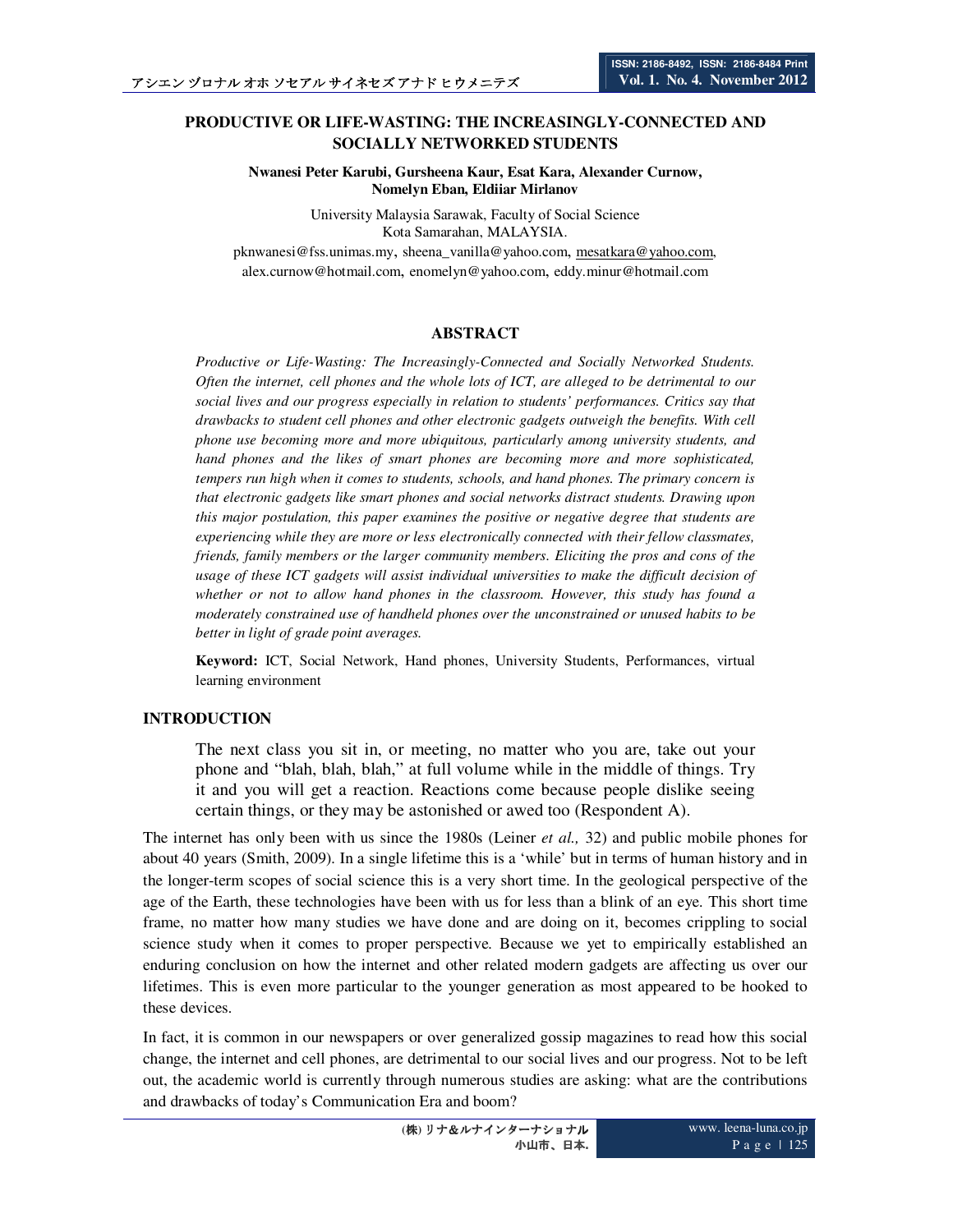Young people or students in universities appear to be more socially-connected than their middle-age and elder counterparts. But are we chasing ghosts as was popular when rock and roll took the stage and society decried its evil? Will we soon find Information and Communication Technologies (ICTs) have little or no influence on our lives, or better still, will it be a boon to us as we further ourselves in tandem with society's own technological advances? As pointed out earlier, although studies have been done on the matter, nothing definitive seems to be carved in stone, for we are still in the fray of the communication revolution, so adding more current data and discussion to the matter will be invaluable.

Thus, from the Interpretive Social Science point of view, this research choose the only public and federal university near the city of Kuching Malaysia, primarily to examine the positive or negative degree that students are experiencing while they are more or less electronically connected with their fellow classmates, friends, family members or the larger community members.

#### **The Issue with the new Gadgets in the Classroom**

Look around the classroom and you will see both students and teachers checking phones if they dare. One respondent described this class room phenomenon as follows:

In the middle October, 2011, I watched in bemusement as one of my lecturers answered his ringing phone in a class of about 300 students. I was amazed a teacher would do this then I promptly checked my text messages. Some teachers, lecturers and professors would 'kill you' or more accurately openly berate and belittle you if you added a Facebook status update while he or she was talking. On the other hand, other lecturers could not care less as long as you did not interrupt them. So then there is a common disparity

Herewith he added;

Some high schools will seize and auction off your expensive tablet/phone device since you dared nothing more than to bring it to class, while other places are marking you down if you're unable to access the school's own community servers for class work and updates. This double-standard is inevitable while society is in the throes of this social change. Because things are changing so to the positives or negatives of being so well connected electronically may change in nature and degree.

This subject then demands periodic and scientific study so that even if the results will not last in the future, future studies may refer to scientifically collected data to add to their own studies. What is more, it is vital to establish the degree of the affect, and how do more socially connected (by handheld devices) or socially networked students' measure up and performs in their studies? It would be useful to both learners (students) and academic practitioners (teachers) to understand more on whether social networking and connectivity is useful, neutral or detrimental to the studying<sup>34</sup> and learning environment.

Adding knowledge and understanding to society is a primary concern for this study. Although similar studies of this nature have been done before, this study will help make accurate generalization of whatever is closer to truth. Scientific or empirical data as well as appropriate discussion on the matter helps the general view, it helps readers, and future researchers avoid overgeneralizations, whether this study or others represent the research population closely or not.

 $\ddot{\phantom{a}}$ 

<sup>&</sup>lt;sup>34</sup> This report, however, provides a more provincial perspective since only limited respondents will be engaged and from only one place, leading it to invite further examinations on the subject in other places and covering wider sample populations.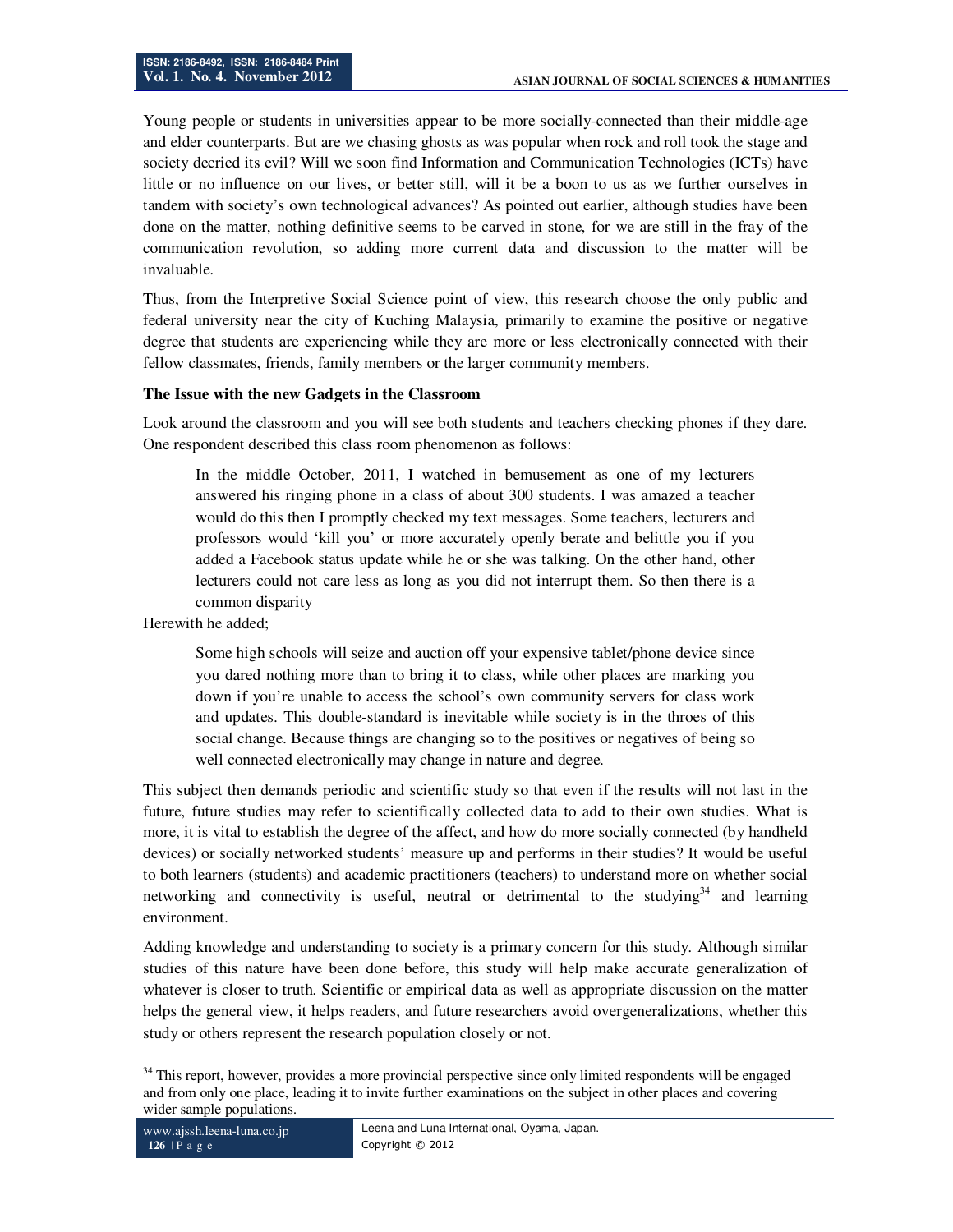# **Evolution of ICT**

The birth of the mobile phone and the internet developed roughly in parallel although not precisely. Both technologies were developed in military environments around and after the Second World War and 30 to 40 years ago and later became available to the public market. From the 1980s and onwards, the internet and mobile phones have developed quickly and extensively until today. Mason & Rennie (2008, p.8) noted that, students born from 1982 and onwards show tendency towards pictorial and multitasking behaviours with technological savvy. That these two technologies have existed in the mainstream since then cannot be accidental.

Thus, most people, especially 'the young people' are checking their emails regularly, and constantly talking or texting ceaselessly. Between two thirds and three quarters of young people log on to the internet to check their social networks the moment they reached home from school (Watkins, 2009). It only takes a quick look around to see the number of people with cellular phones or like-devices. The depth of telephony seems to have come before internet software depth but since Myspace and Facebook particularly, along with Google and other regularly-used browser-based platforms, the internet has caught up and is in stride.



Source: Nielsen Online, Global Index, December 2007 - December 2008 **Figure 1. The total amount of time spent on Facebook** 

Blogs and personal WebPages were a popular beginning for personal internet exposure; this followed by sites like Myspace which packaged up the blog/personal webpage experience for free. Sites like and especially Facebook took the experience to the next level: social networking. The computer-savvy world was so ready for the user-friendly browser-based software that its usage exploded, as seen between Decembers 2007 and 2008 in Figure 1 (Global Faces & Networked Places, 2009). Such a thrust of use brought out predictions too early of an impending and comprehensive virtual learning environment when predictions of widespread social software use in the classroom did not prove true (Mason & Rennie, 2008, p.1). However, that prediction is just mistimed and not misplaced, *for the use of social networks, due to the recorded increase and velocity of internet and information communication is definitely predicted to increase in the foreseeable future* (Miyata *et al.,* 2005, p.445).

Mobile phones have hardly been left behind the social networks but are working along them in a seeming homeostasis. There are many names for ICTs. One name is that of being called a *handheld* (in the sense of multiple multifunction ICTs) and is described by Louise Mifsud (2005, p.238) as *any small, portable device that provides computing, information storage and retrieval.* Already post 1980s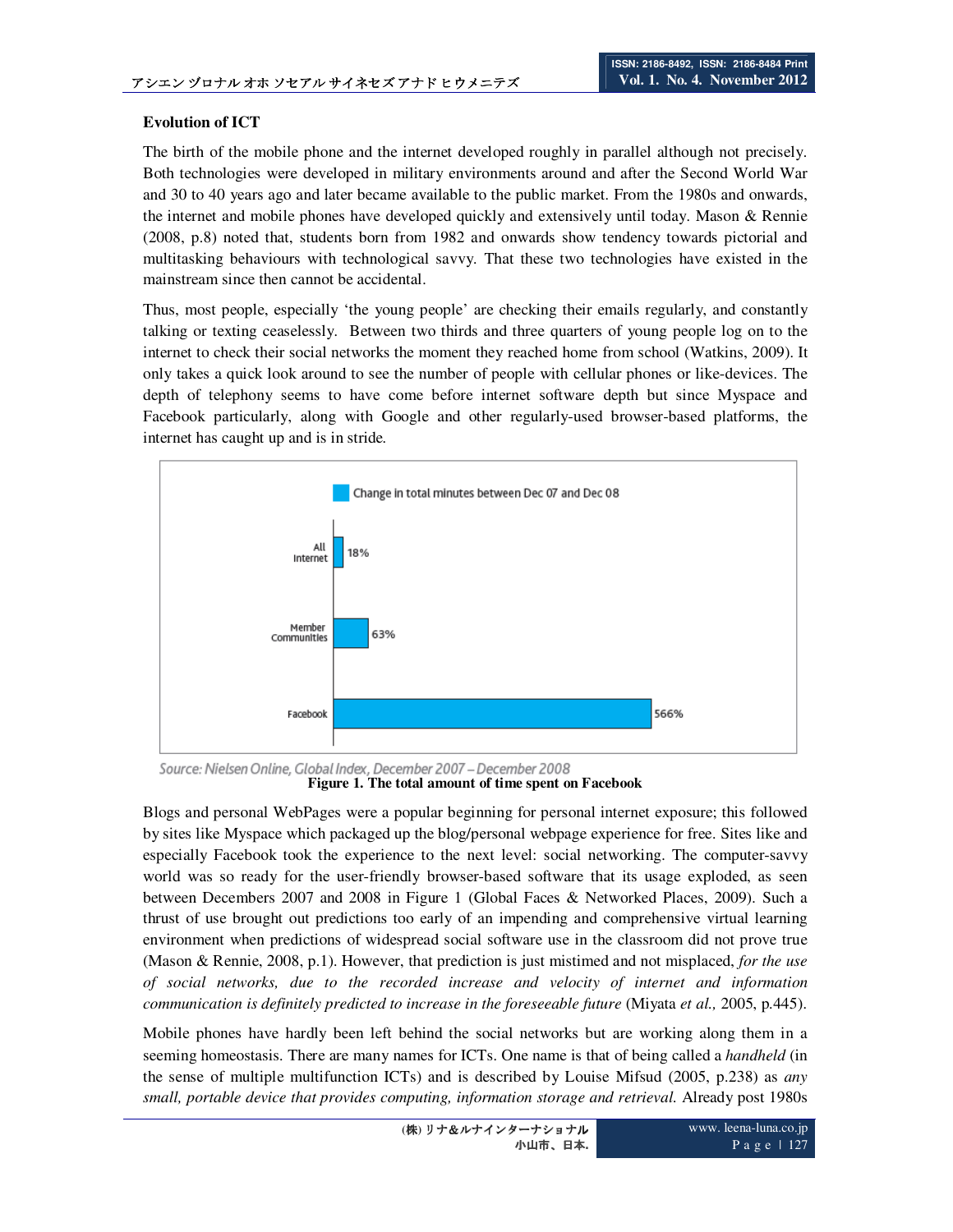technologies and their generations are wreaking havoc in the classroom formats developed long ago. Students that have been caught cheating or 'gaming' in classes have led to total ICT bans in classrooms or even entire schools (Mifsud, 2005, p.242). Furthermore, the digital divide between users of degree and non-users of the internet is becoming more complex with even stratification between Webphone and PC users perhaps leading to more differentiated people in the world.

#### **ICT in The Classroom**

The current advances and probes into binding up-and-coming technologies with learning is an important matter to consider. *New technologies pushes educators to create new things in new ways, learn new things in new ways, and communicate in new ways* (Klopfer *et al.,* 2009, p.10). The tide of incoming technology seems inevitable as well as an inevitable pain in the butt for educators trained (and learned) in or by way of the pre-1980s era. *The virtual learning environment* (VLE) is in use in places as a resurgence of early prediction mentioned above. The use of phone and social networks seem unstoppable in a freedom-valuing or globalizing work. A wide variety of social networking activities are illustrated in figure 2.

| 41%    | <b>Posting messages</b>                        |  |
|--------|------------------------------------------------|--|
| 32%    | Downloading music                              |  |
| 30%    | Downloading videos                             |  |
| 29%    | <b>Uploading music</b>                         |  |
| 25%    | Updating personal Web sites or online profiles |  |
| 24%    | <b>Posting photos</b>                          |  |
| 17%    | <b>Blogging</b>                                |  |
| 16%    | Creating and sharing virtual objects           |  |
| 14%    | <b>Creating new characters</b>                 |  |
| 10%    | Participating in collaborative projects        |  |
| $10\%$ | Sending suggestions or ideas to Web sites      |  |
|        | Submitting articles to Web sites               |  |

#### **Figure 2. Popular Social Networking Activities (percentage of online weekly activities by teens)**

**Source:** Creating & Connection// Research and Guidelines on Online Social – and Educational – Networking, (July 2007)

How can educators adapt this self-driven energy of the youths to everyone's advantage? Although a source of learning enthusiasm exists, ready to be tapped, conflicts are important to note. Issues for teaching practitioners faced with ICTs in the classroom are seen thus as outlined by Mason & Rennie (2008, pp.139-145):

- 1. Workload seems to increase, at least in perception with the increase of (social) interactions; it is also seen as a diminishment of real content.
- 2. Promotion of technology is seen as a diminishment or threat to the current or traditional teaching roles.
- 3. Lacking skills and guidance support doesn't empower teachers.
- 4. Intellectual property rights of teachers' materials come under threat (with such fluid exchange of information).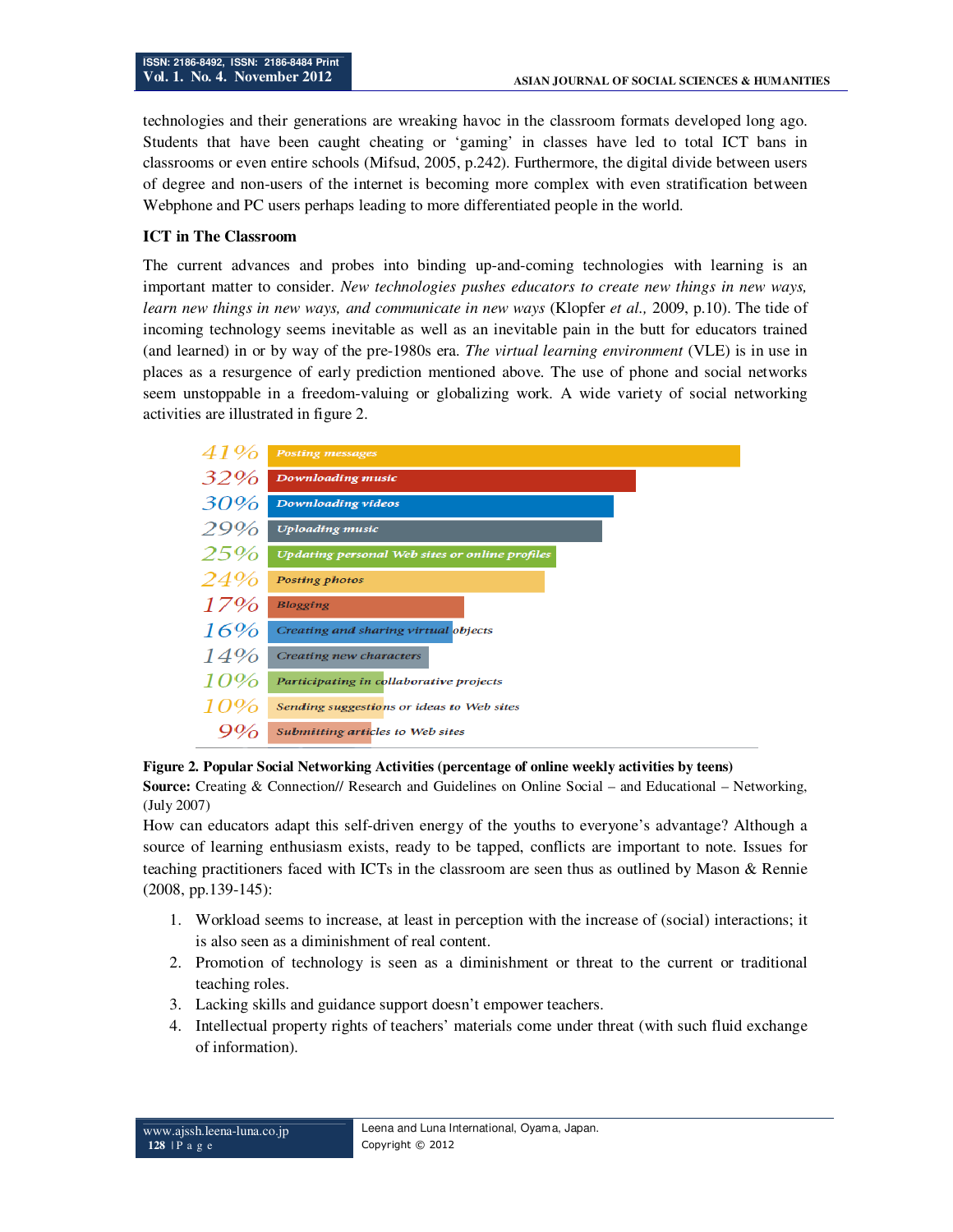Thus, in a society structured around the social institution of education, exceptionally important in the institution is to human civilization, both the conflicts and inevitable development of the two technologies in the classroom will not be avoided.

Yet, opposition of phone addicts, *texters*, social network junkies and so on, especially in the classroom itself is nearly as tough as the old institution 'Education'. Unrest, like taking on phones or with others verbally, in class is seen as a resistance to the classroom environment, tradition and culture.

Learning culture is based on the skills of the teachers, of that teachers' dominance and require the oneway students' reception of information (Mifsud, 2005, p.241). Furthermore, Sergerstad (2005, p.331) concludes that text messaging: "for pragmatic reasons of the small-interface asynchronous communication development (of small portable devices) shows syntactical and lexical (in language and punctuation equally) reductions". This economizing of the language can simply be seen as 'different communication' but more likely seen as counter-productive to education. For some, using a phone or checking online is not a clear choice but a hazy 'need', wherein the essay by Woong Ki Park (2005, pp.253-271) shows how people can get *psychologically dependent* (addicted) to mobile phones and media, which, also brings with it habitual ritualizing, withdrawal symptoms and depression problems when usage gets out of balance. Since the *access to ICTs is rarely ideal and unrestricted* (Kirkwood & Price, 2005 quoted in Mason & Rennie, 2008, p.134), institutions fear that more ICTs lead to less control and less hold over target-driven and measurable goals (Mason & Rennie, 2008, p.147).

> If phone, for texting or calling in class is a problem, then, and habitual 'social networking' will have equal draws and drawbacks. "Facebook users may feel socially successful in cyberspace but they are more likely to perform poorly in exams; the majority of students who use Facebook every day are underachieving by as much as an entire grade compared with those who shun the site" (Leake & Warren, 2009).

Most readers of this article understand (or agree) *that, there is a strong critique of the scholarly inputs of E-learning sources* (Mason & Rennie, 2008, p.6). The changes that technology brings are fundamental and not always permanent, and therefore often regarded with a wary eye. For example,

> Web 2.0 is sporadically seen as a disruptive technology because the potential for it change the model of higher education from the traditional classroom framework to an asynchronous mode. Institutions of higher education historically do not cope well with disruption, especially in the short term. (Thompson, 2007. pp5 quoted in Mason & Rennie, 2008, p.40)

Support for handhelds or mobile phones in learning is not clear-cut but support for computer and social software based learning is. The former or device use in the classroom is dependent on what the students do and can do. Students are often using phones in class, to communicate, and will do so until the phone (or student) is banned as earlier mentioned; what students can do with a phone at this time is limited due to the interfaces (small screen, limited keyboard, little memory storage, formatting problems which are less pronounced in personal computer interfaces). Simple functions do not blend well with a complex learning environment. In deed, towards the end of 2010, Gartner<sup>35</sup> predicted that:

> Worldwide mobile connections will reach 5.6 billion in 2011, up 11 percent from 5 billion connections in 2010; Gartner, Inc. maintained that Mobile data

 $\overline{a}$ <sup>35</sup> Gartner is the IT professional that addresses IT issues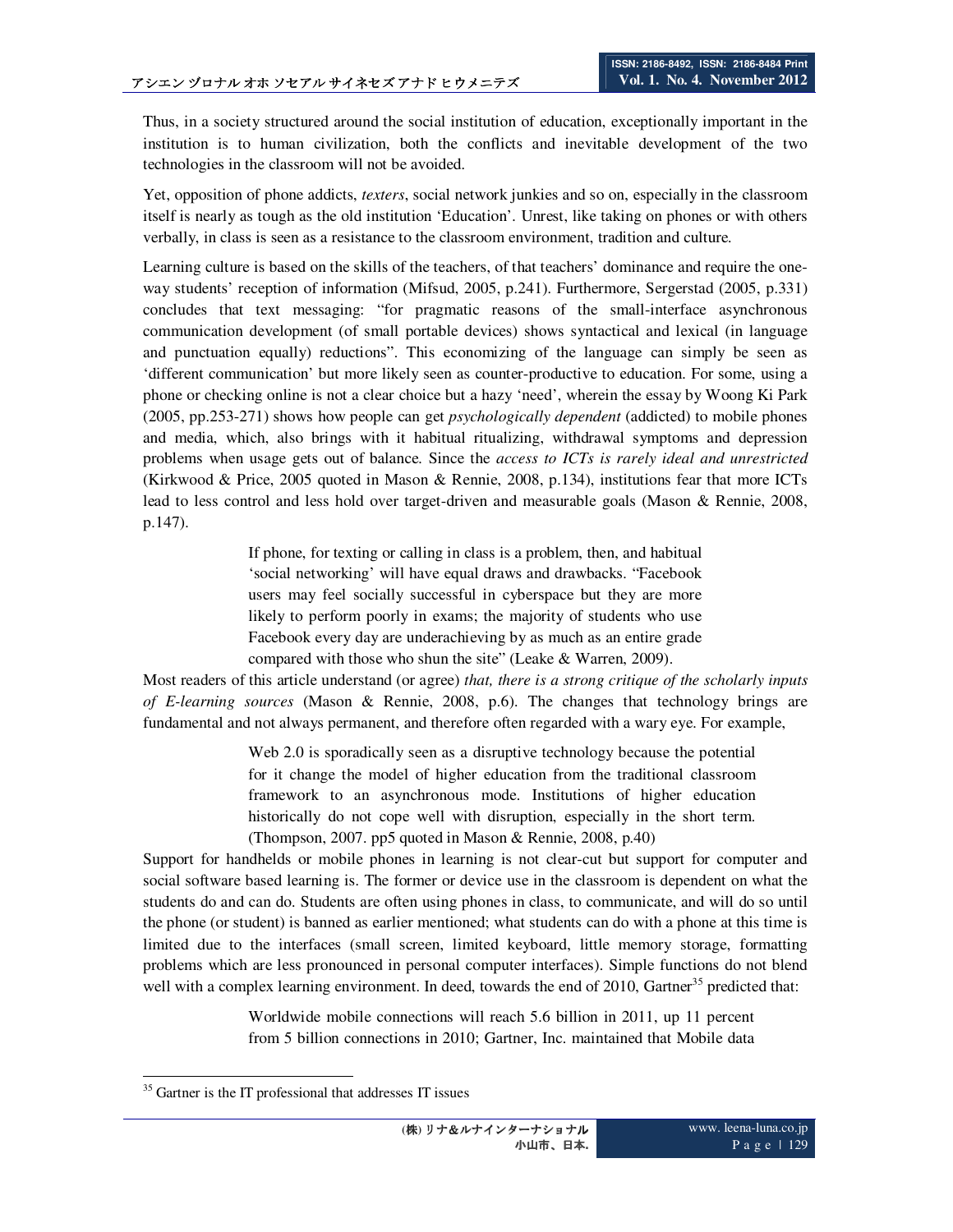services revenue would total \$314.7 billion in 2011, a 22.5 percent increase from 2010 revenue of \$257 billion (Gartner, 2011)

In confirmation of their 2010 predication Gartner, analysts noted that,

2011 redefined the landscape of the device market. "The use of applications such as e-mail, social networking and Internet access, that were traditionally the domain of the PC, are now being used across media tablets and smartphones, making these devices in some cases more valued and attractive propositions,"

The above conclusion was drawn from the fact that in 2011 over 5.6 billion mobile phones are in use worldwide. This represents 79.86 percent of the global population (Wikipedia, 2012); out of that population, Malaysia ranked  $38<sup>th</sup>$  highest mobile hand phone user. It is estimated that about 30,379,000 of this devise is in-use in Malaysia thereby representing 106% of the country's population. According to 2006 study by Synovate, sixty percent of Asian consumers are unable to live without their mobile phone. This study noted that, when asked which digital device they are unable to live without, 60% of Asians voted for their mobile phone, with consumers in Hong Kong (76%), Malaysia (71%), and Thailand (69%) particularly mobile reliant.

However, support for social network and software use is already more popular, with teachers "routinely assigning students homework that requires them to access the internet (Lang, 2007)". Technology-aided learning successes, according to Mason & Rennie (2008, p.3), are proven through Wikipedia, blogging, folksonomy and so on. Supporting both points (computer software bettering the limited handhelds) is seen with "proper technology equipment or systems can lead to equally-more or better critical thinking skills along with improvements of teacher guidance (or the control) in the classroom" (Mifsud, 2005, p.243).

The diversity of communicating online, such as receiving updates on your friends' pages and chatting with them or even creating communal online social groups create skills that build the foundation of traditional literacy, research skills, technical skills, and critical analysis skills taught in the classroom (Albanese, 2006 cited in Klopfer *et al.,* 2009, p.10).

The most popular social networking site, Facebook, in the Leake and Warren article (2009), defended its site as a good tool for learners as parents since it utilizes many functions that are student-friendly and allow parents or supervisors to monitor progress. "Online social network tools may be of particular utility for individuals who otherwise have difficulties forming and maintaining both strong and weak [social] ties" (Bargh & McKenna, 2004). So the benefits are not just general but also deeper and specific in cases. "Some researches have shown for example, that the Internet might help individuals with low psychological well-being due to few ties to friends and neighbours (Ibid)".

A discussion of combining the literature so far with a possible outcome is a good opportunity to introduce the *blended learning* technique. This involves a range of techniques, especially mixing faceto-face interactions with online interactions. There are three key factors for social networking and learning to blend successfully. Firstly, positive feedback helps accelerate changes when integrating new technological features and negative feedback enforces change-resistance to promote stability. Secondly, system ecology is the overall interaction of positive and negative factors that are in turn carefully monitored. Thirdly, self-organization as a niche experience for learners that are seeking online resources (Mason & Rennie, 2008. p26; p31).

To be more specific there are strengths and disadvantages of Social Networking in the Classroom given by Mason & Rennie (2008, p.77-80): The strengths show in the flexible internet access with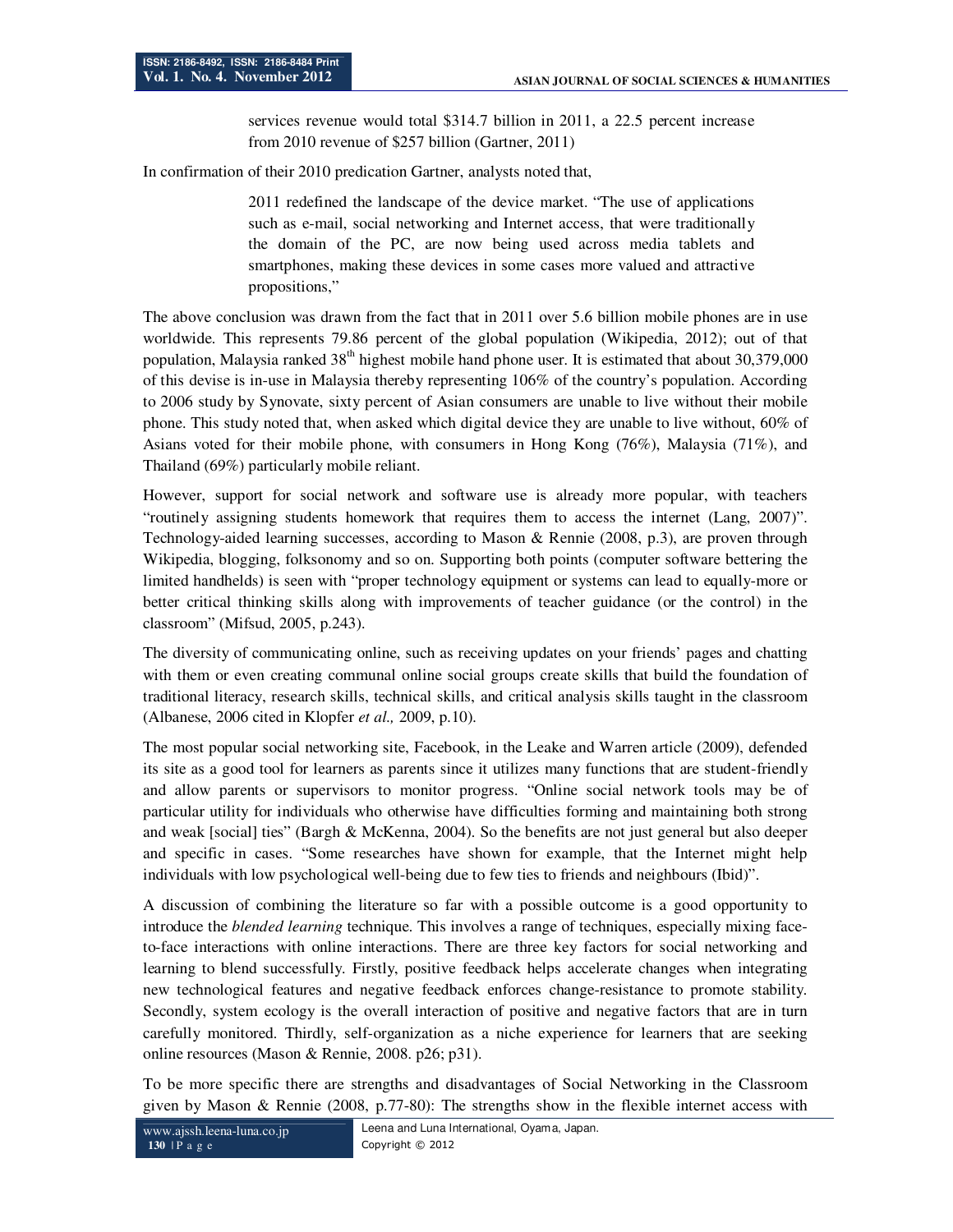written records; also, social connection often leads to face to face connections; and ultimately social networking is a practise likely to stay. The disadvantages are seen in the over-exposure of one's private life, improperly constructed web content and traditional conflicts of distractedly checking in on the social life during class time.

Altogether, it is also clear that the internet (and web-based phones) have presented individuals with real possibilities for self-expression, conversation and creative work. "The rise of 'blogging', the exchanges facilitated through peer-to-peer networks, the multiplication of information sources and extension of previously restricted mediated spaces is just some of the examples of symbolic activity opened up by the Net" (Morley & Curran, 2006, p.278).

In summary, many studies support the use of social software more than that of using handheld devices. Both technologies are distracting when used improperly and similarly, both can be used to enhance the learning environment especially as the learners of the post 1980s are becoming teachers too. The system is changing whether people support or oppose the change. Using computers and communication and social software has more support for it since its interfaces are easier to monitor and the students using them are easier guided through networking. Handheld devices are more personal and the interfaces are less conducive to learning. From the literature, therefore, we can surmise that unguided overuse of telephony in the classroom will be more negative for both the teacher and student than overuse of social networking. Normal or guided use of telephony will bring fewer benefits than that of social networking. Underuse of both technologies will likely be detrimental to a student's progress and it is possible that *detrimental* will turn into impossible, when the educational masters make either social networking or mobile devices a required medium for instruction.

The research scope focuses primarily on the degree of connection students experience by way of devices such as mobile phones and on sites such as Facebook or Twitter. The research also determines what the grade point averages (GPAs) are for the same respondents for comparison. Herein, this study aimed to determine if students' utilization of these devices both during lecture sessions and outside this period influence their academic grade in positive or negative bearing.

The research uses the Interpretive Social Science method. Although the bank of closed-ended questions are of a Positivist nature, the limited hypothesis and the fact the report questions some demographics give the analysis the opportunity to observe trends in a less objective, more subjective point of view. The research does not go as far as Critical analysis since, in the end, the data are presented as it is and not extrapolated at length for a universally subjective viewpoint. Quantitative data used here is as to represent the greatest number of respondents in the short time frame available.

Thus, convenience and casual snowball sampling procedures was employed to identify respondents, using non-probability sampling styles. Purposive sampling was used occasionally throughout to try avoiding overrepresentation of people with certain traits. In the case of this research, the purposive focused on mix students apparently conducting more studious activities (like going to the library) with those eating or 'hanging out'. This is done in an attempt to find a balance or proper spread of respondents of differing  $GPA/CGPA^{36}$  as well as mobile phone and social networking users. A balance of gender between male and female would be beneficial too. The research population are currently attending students of an educational institution possessing normal mental faculties with a definable Grade Point or Collective Grade Point Average.

The sample location is near the city Kuching, Sarawak, Malaysia, in the District of Kota Samarahan. Hence, the study was carried out within the public areas of University Malaysia Sarawak (UNIMAS),

 $\overline{a}$ 

<sup>&</sup>lt;sup>36</sup> CGPA or GPA is a nearly-universal international method of measuring students' progress in each institution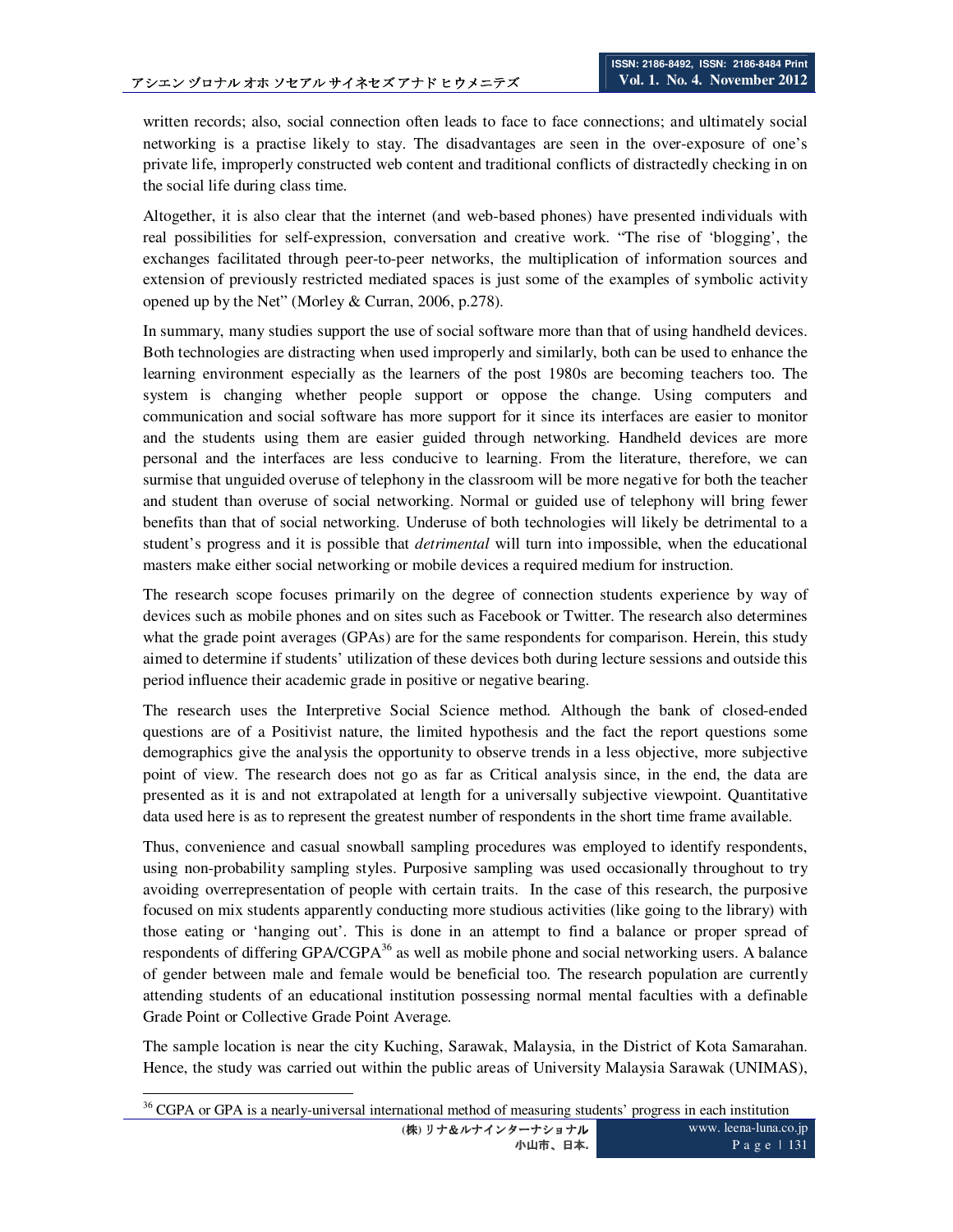such as common areas of pedestrian travel, food courts, market areas or the library. The choice of UNIMAS as study areas is not farfetched. Because the institution has always been noted as the first university in Sarawak and part of its motto reads; "we spearhead ideas and effort to shine in the Land of the Hornbills". Besides, it has the highest of number of students' population in Sarawak and a soaring number of both local and international students.

The study focused on undergraduate students in the main campus only. Although, the sample may appear small given the university's undergraduate population, our research population's characteristic was structured in such way that our respondents streamlined in certain specifics. What is more, our data collection gave preference to student's willingness to participate, convenience of the respondents but more importantly to students residing within the university's hostels.

In all, 105 respondents from UNIMAS completed this research questionnaire. The analysis is divided into raw facts of interest or importance and then facts and results pertaining to the Research Questions.

#### **Classroom and ICT Usage**

The 105 respondents filled in self-administered questionnaires. These respondents as mentioned above were selected from a pool of undergraduate students at UNIMAS. Our respondents cut-across various disciplines in this university. Males and females were represented with 32 and 73 respondents respectively, which is a very rough representation of the gender population in UNIMAS (that is 70% female 30% male students). In regards to differences of habits or classroom successes between genders, either there are too few respondents<sup>37</sup> or there is no differentiation worthy of note in the analysis. Thus, our analysis explored the correlations between students' behaviours, academic performances on one side and the usage of communication technology on the other side. As the title of this study epitomizes, we seek to determine whether this technology is creating mayhem or enhancing students' academic performances and at the same augmenting their social life.



<sup>&</sup>lt;sup>37</sup> Please Note: Those reporting 'no mark' are those students within their first semester and don't have a GPA or cGPA yet.

 $\ddot{\phantom{a}}$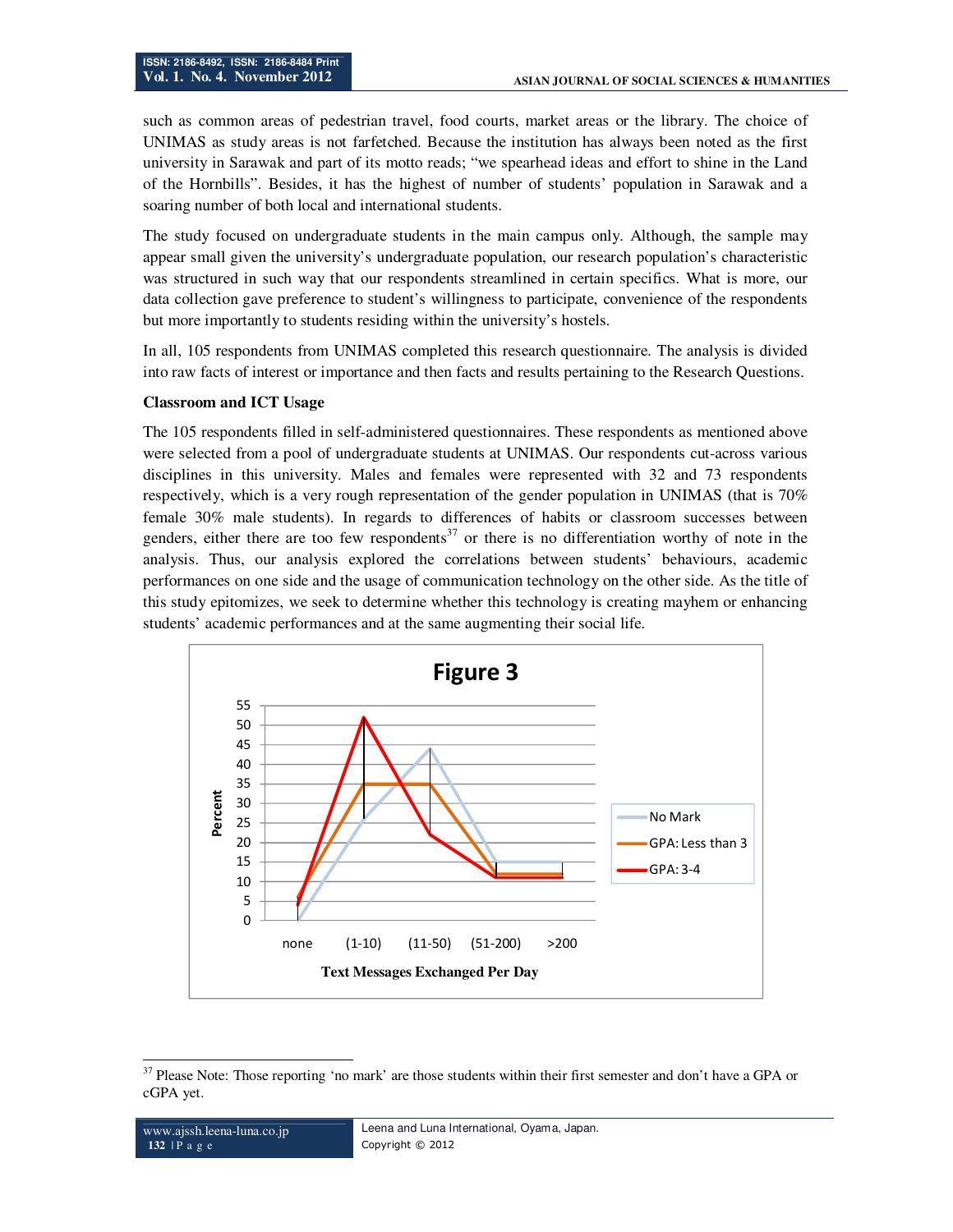The above graph explained, the level of socially-connectedness (*by Handheld devices*) of students and its relation to their studies' performances. Figure  $3^{38}$  shows the percentage of each grade reported. It corresponds to the number of text messages sent per day. Of students with a Grade Point or Cumulative Grade Point Average (GPA, also cGPA) between 3 and 4, 74% send and receive between 1 and 50 text messages per day. This is on an average of 52% peak sending between 1 and 10. Of GPA Less than 3, 70% of those respondents also exchanged between 1 and 50 text messages with a peak spread evenly between the two points. Students in their first semester or otherwise not marked also exchanged text messages 1 to 50 times per day representing 70% of those respondents; the peak however rests at 44% between 11-50 text messages.

From the peaks for GPAs 0.0-4.0, students are shown to perform better when they exchange around 1-10 text messages per day and perform less when they exchange around 11-50 text messages per day. Students with no mark are mostly new students and the 11-50 message peak shows that students exchange more *texts* (text messages) perhaps before they settle down to doing class work. These three trends continue for 51 or more exchanged text messages but the margin between them totals only 4%, which is insignificant. Less than 4% of students reported they exchange no text messages per day.

Limiting text messages to below 11 but sending at least one per day shows to be most beneficial, academically. A complete absence of handheld text messaging is unlikely and many students will limit themselves to less than 51 texts per day, but those students sending more than 10 per day show a decrease in Grade Point Average.



Figure 4 shows technology awareness. Awareness was calculated by assigning increasing integers to increasing awareness values and multiplied by the percentage of students represented by each grade point. Overall, there is an increase of awareness seen by the bar chart in relation to increasing grades. Significantly, however, Handheld or Cellular Phone use is the **only** value of awareness for students of GPA Less than 3, that is above students of GPA 3 to 4. The lower-marked students are almost twice as

 $\overline{a}$ 

<sup>&</sup>lt;sup>38</sup> Note: Those reporting 'no mark' are those students within their first semester and don't have a GPA or cGPA yet.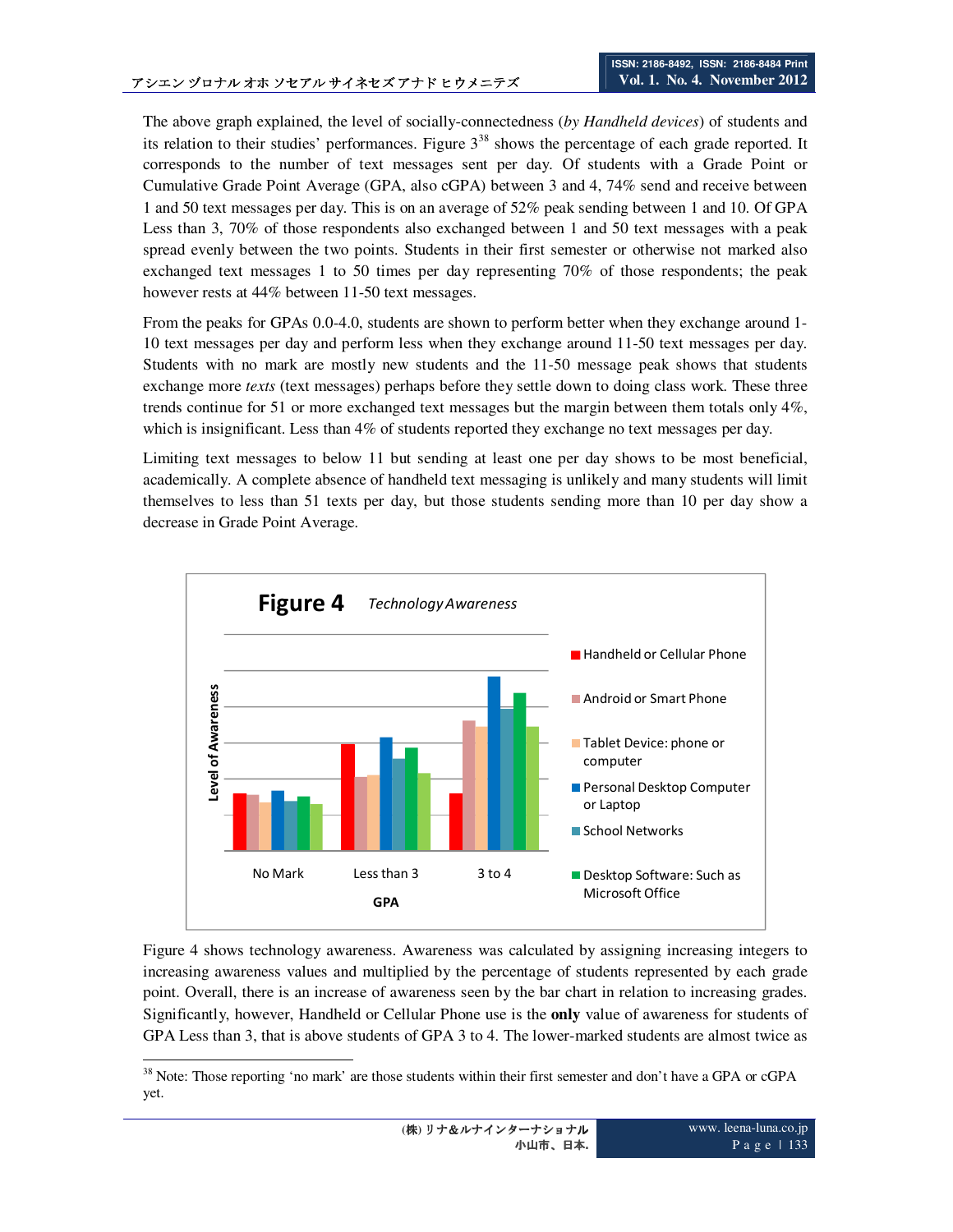confident in the use of handhelds as higher-graded students. This is significant because it goes against the other trends of increased awareness for better-marked students and implies comfort of handheld use before other technology use may be significantly negative. It is logical to understand why students with 3 to 4 GPA fared better than others. They practiced target utilization of object that enhances their academic performances. In comparison to other clusters in the graph, they appeared to take more interests in objects that will increase their GPA. These includes PC, Desktop soft wares etc. These tool or objects are used during lecture seasons. This is more clearly illustrated in figures 5 and 6.



Figures 5 and 6 show that social networking and communicating in general are preferred less by students with GPAs higher than 3 than GPAs less than 3. Figure 5 reports a notable difference between face-to-face interactions in this data. That students with GPAs 3.0 or higher indulge in entertainment more but studying and face-to-face less than entertainment implies that they are better time managers, assuming respondents have similar intelligence and work ethics. Figure 6 highlights that although students are seeing social networking as beneficial, compared to seeing the benefits of handhelds in general; social networking is seen to be as substantially less beneficial in the classroom for all marked students. Only one student gave the opinion that Handhelds and another that Social Networking were 'negatively' benefiting the classroom environment, so as groups, students did not report that they feel using technology in the classroom was counterproductive.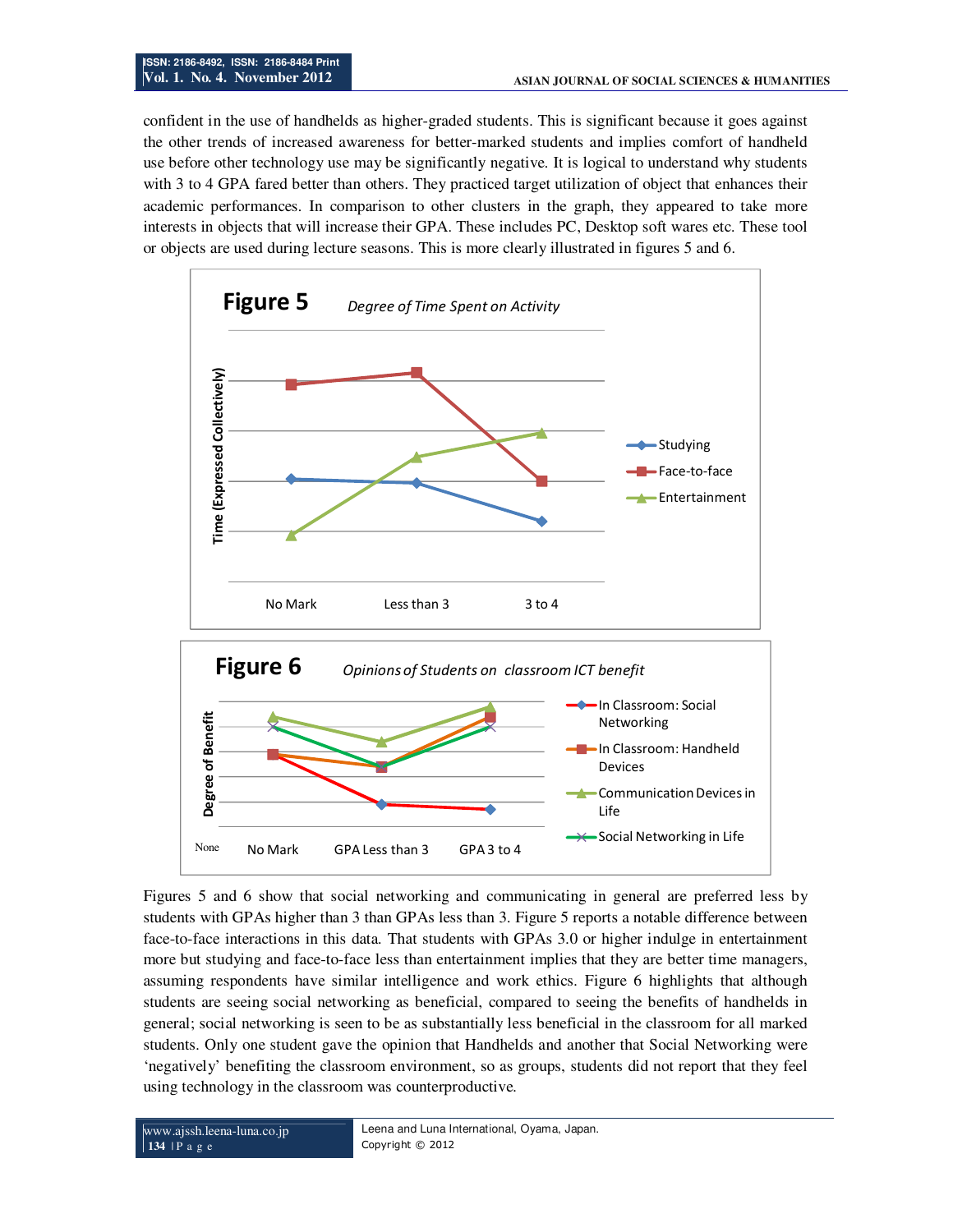

Figure 7 shows time spent per day on social networking sites such as Facebook. New 'no-mark' students and students with GPA higher than 3 have a peak usage of 1 to 2 hours per day; students with GPA marked less than three peaked around one hour more per day. No-mark students tend to engage in less social networking, perhaps due to limitations of age, upbringing and access. Students with marked GPAs use social networking more, showing their comfort with the browser-based software is better, but, the trend shows that after the first semester, students faring better academically will use social networking but less-so than those with lower grades.

Furthermore, Figure 4 above shows that students with better grades are more technologically aware in general than those students with GPA less than 3. Adding to this, all students with a current GPA are both more technologically aware than those students without GPAs, perhaps since they are in their first semester.



## **Habits and Students' Time Management**

Figure 8 shows sleeping habits of students to help ascertain habits and time management practice. Students with no-mark showed an evenly-spread bipolarity to sleep between five to seven hours. Those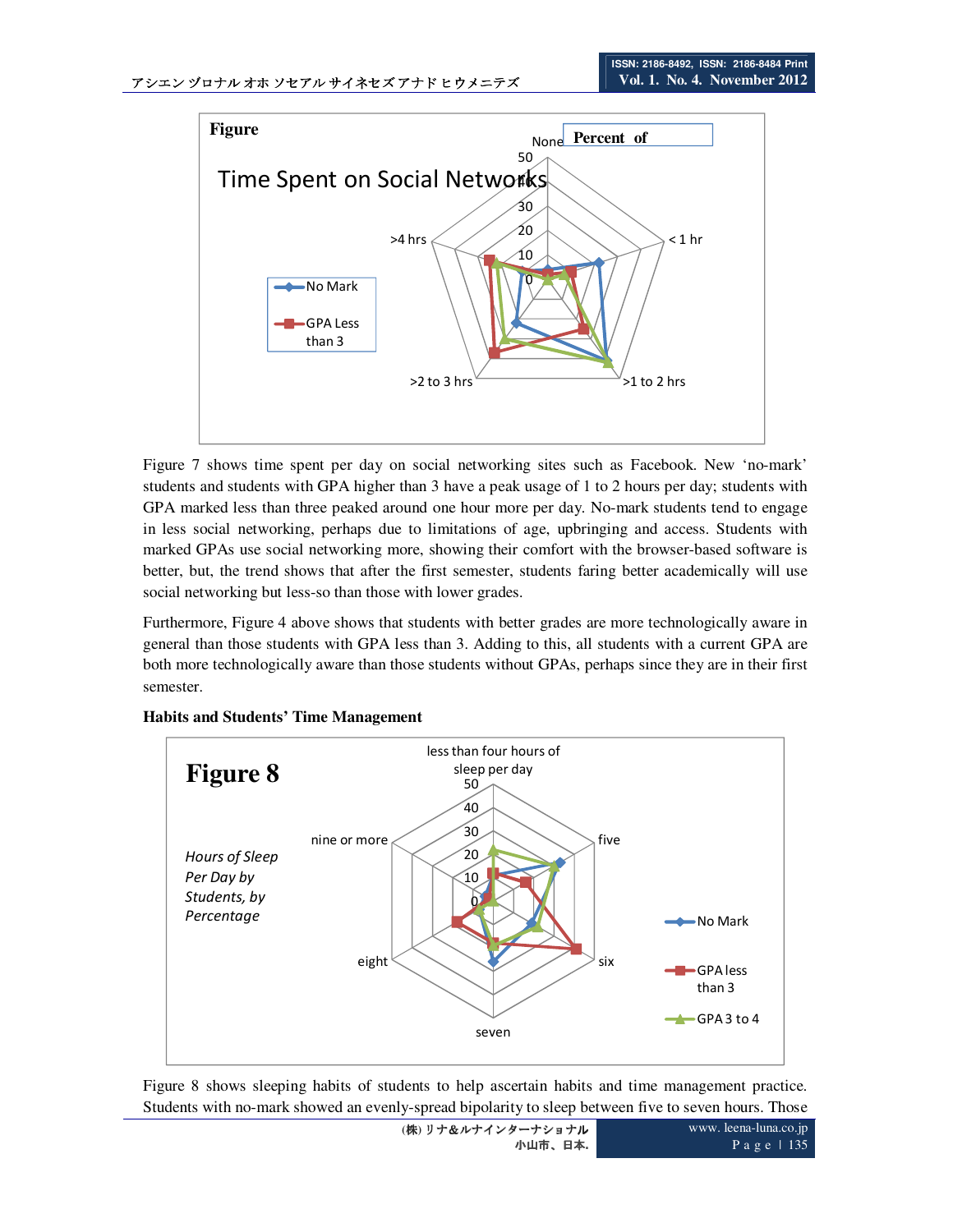with GPA less than 3, more than 90%, slept from five to eight hours, while for those with GPA 3 to 4, more than 90% slept seven hours or less. There is a slight tendency for students of higher GPA to sleep less and those of lower GPA to sleep more. Additionally, the last data collected was *Time Spent Online* per day by students of the three grade classes seen throughout. The tendencies gave no significant data to the report as all these grade classes were relatively equal. There was a slight tendency for nonmarked students to spend more time online than marked ones.

In sum, Students that send more than 10 text messages per day and are more comfortable with their cellular phone than any other device tend to fare poorer in grade points than students, which send less than 10 text messages per day and are more comfortable with other technologies or devices. Social communication in general is less regarded as a benefit for students of higher grade than of those students of lower grade; the use of social networking in the same regards follows these trends. There is an implication that students of GPA 3-4 are better time managers than those unmarked or with GPA less than 3.0.

## **Weighing the Pros and Cons of Headheld Communication Device in the Classroom**

This study set out to determine whether the impact of social media and handheld communications devices is in favour of or against students' academic achievement, and to what degree the results show. Although limited in nature, certain facts are gleaned through this research among the UNIMAS' students. It has been seen that students exchange text messages and use social networking media within the confines of the questionnaire, showing that they do not use these technologies outside the expected reasonable boundaries. The trends show that students relying on cellular phones and text messaging, more often believing there are greater benefits for using social networking browser-based software in the classroom, will maintain lower grades. The report also found that new students are less familiar with the full range of Information and Communication Technologies and students with higher grades are most familiar, excepting cell phone familiarity. Higher-graded students also appear to spread out their use of time more evenly over various activities, in studying, face-to-face 'hanging out' or indulging in entertainment; this implies higher-graded students are not necessarily more intelligent but better time organizers, or more efficient with their time; this is corroborated by the fact that highergraded students sleep slightly less than lower graded ones.

The Literature Review concluded by saying handheld devices are less beneficial than social networking, and also claims that using either forms in the classroom is more detrimental than using them outside. The students are notably accepting of technology use in general and no surveyed groups, graded high, low or without grade, felt that the technologies were counterproductive to learning, although academic practitioners in the literature disagree. The literature corresponds with the fact and theory that students will respond positively to a light integration of new ICTs and negatively to overuse and underuse, either in the classroom or in general.

In view of the General Hypothesis, the time spent using handhelds or social networking in the class would be of negative impact to the classroom dynamic but acceptable to students; there is a fine line of *correct use* between under and over usage. A general familiarity of the technologies increases with increase of performance in class (or visa-versa), but specific familiarity of handheld cellular phones over other technologies is in line with a decrease in class performance. Surprisingly, higher-graded students use social networking more than lower-graded students, but still within reasonable comparative limits.

The discussion concludes in reporting that in general the literature and data agree on the matter of students correctly, overly or diminutively using mobile phones or social networking sites. Students that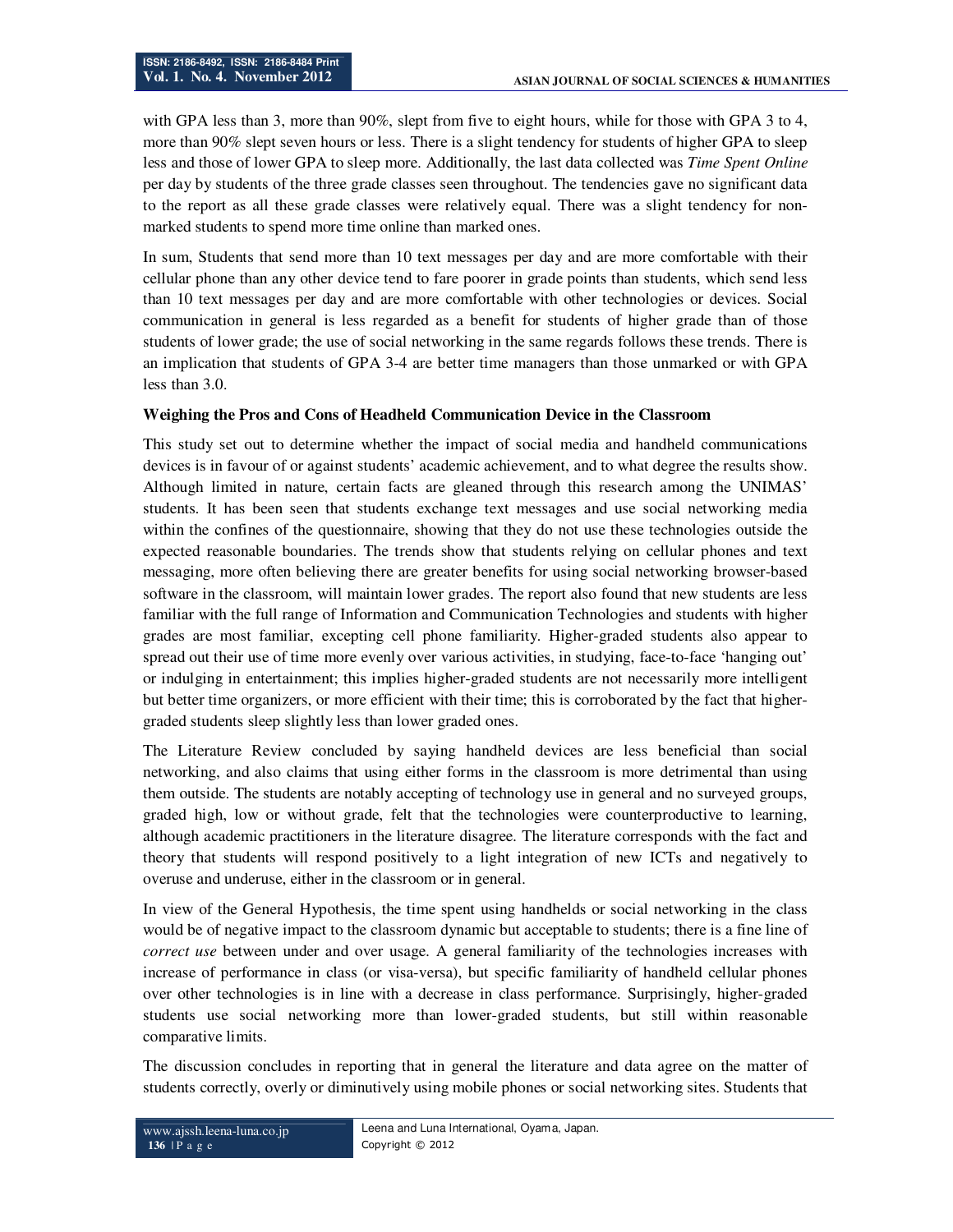overuse or underuse technologies do not do as well in classes. Using a cell phone in class is seen as more acceptable than checking into social networking sites, according to students, but according to practitioners the phones are more distracting, probably because they are easier to hide and quicker to use in especially larger classes. The report interpreted trends in time management to be better for higher graded students.

# **CONCLUSION**

These researchers set out to explore whether students are wasting time using Information and Communication Technologies, specifically phones and social-networking or pioneering innovations that are set to become part of our everyday life. The report was, is and will state that conflicts in learning environments require students to pay less attention to their social lives in class and more to the lecture; however, this format appears to be outdated. The study looked at whether the impact on students using their phones or going online leans towards negative or positive. It found a moderately constrained use of handheld phones over the unconstrained or unused habits to be better in light of grade point averages. Social networking is used more liberally but seen to be more distracting in studies by the higher graded students but the time spent online shows no trends to confirm whether general internet or social networking use is beneficial, neutral or counterproductive.

In view of the above findings, we can conclude that the overuse of handheld communication devices in the classroom distracts students and thus the researchers conclude that cutting them out of classrooms entirely, unless the subject matter *is* the devices, for both academic practitioners and students, will bring benefit. Additionally, students require or at least benefit from greater exposure to technology including social networking software, excepting handheld ICTs, to perform better in classes. Furthermore, a more in-depth study is required to analysis the use of online social networking, in times of duration, to determine properly where the optimal balance exists.

Finally, students appear to benefit from better time management and awareness of as many technologies and the benefits of a spread of activities (such as studying or going to watch a movie) as possible. Students oversleeping or over-studying are gaining no benefit from the extra time spent on these matters.

# **REFERENCES**

- Global Faces and Networked Places, (March, 2009). The Neilson Company http://socialnetworking. procon. org/sourcefiles /nielsen\_globalfaces\_mar09.pdf [Accessed: 18/11/2011]
- Gartner. (2011). Why Gartner? http://www.gartner.com/it/page.jsp?id=1759714 (accessed 7/3/2012)
- Klopfer, E., Osterweil, S. Groff, J. and Haas, J. (2009). Using the technology of today, in the classroom today. The Education Arcade, MIT http://hub.mspnet.org/index.cfm/18746 [Accessed: 18/112011].
- Lang, V. (July, 2007). Creating & Connection// Research and Guidelines on Online Social and Educational – Networking. National School Boards Association. Grunwald Associates LLC. http://www.scribd.com/doc/239803/creating-and-connecting [Accessed: 18/11/2011]
- Leake, J. and Warren, G. (2009). Facebook fans do worse in exams. The Sunday Times http://www. timesonline.co.uk/tol/news/uk/education/article6078321.ece [Accessed: 18/11/ 2011].
- Leiner, B.M., Cerf, V.G., Clark, D.D., Kahn, R.E., Kleinrock, L., Daniel, C., Lynch, D.C., Postel, J., Roberts, L.G. and Wolff, S. (1989). A Brief History of the Internet, Histories of the Internet. Internet Society http://www.isoc.org/internet/history/brief.shtml [Accessed: 20/11/2011].